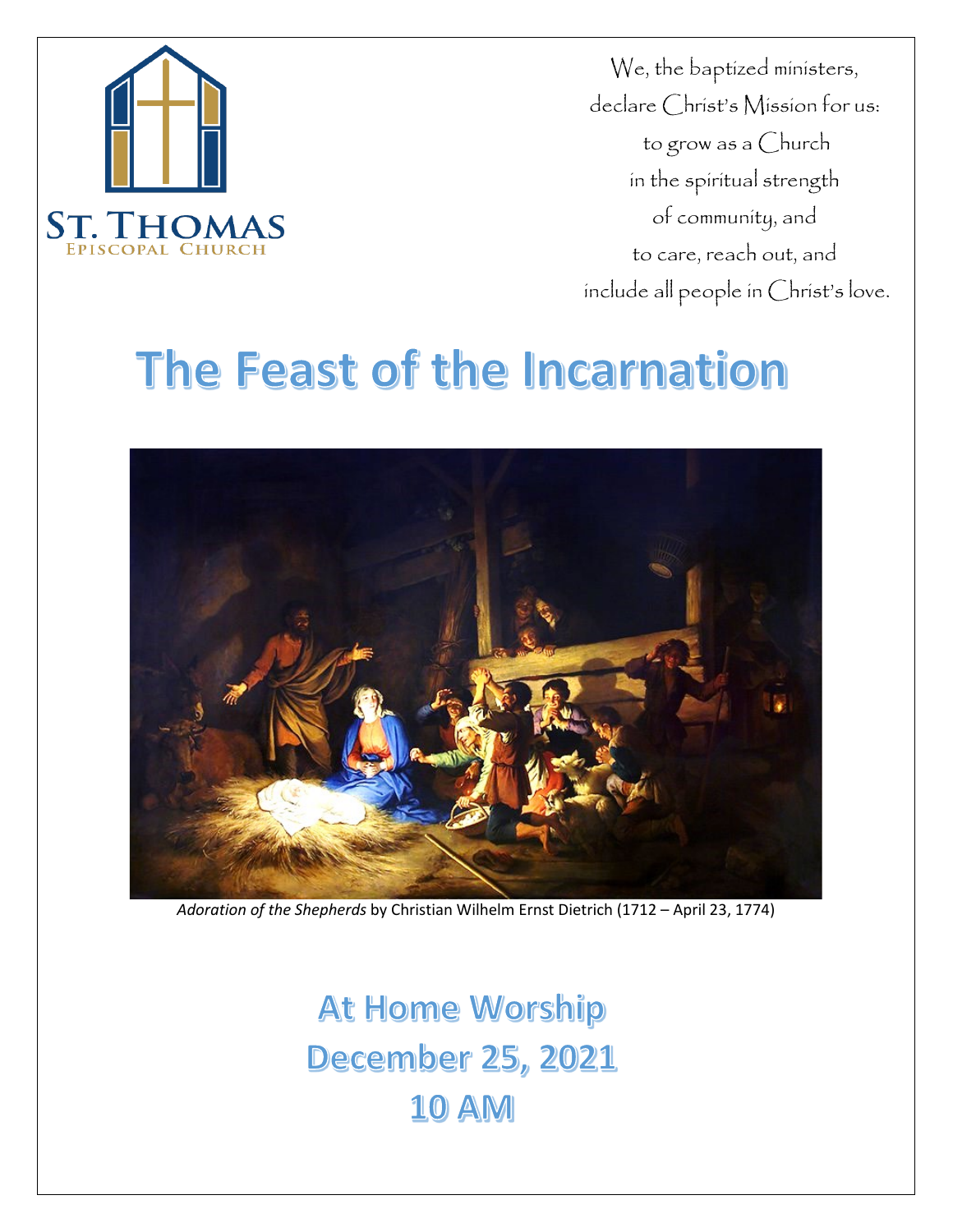# **THE WORD OF GOD**

#### Christmas Candle Lighting Worship Leader

Blessed are you, sovereign Lord, King of peace: to you be praise and glory forever. The new light of your incarnate Word gives gladness in our sorrow, and a presence in our isolation. Fill our lives with your light, until they overflow with gladness and praise.

#### Blessed be God for ever.

## NOW LIGHT THREE PURPLE CANDLES, ONE PINK CANDLE, AND THE CHRIST CANDLE

### Opening Hymn *O come, all ye faithful* The Blue Hymnal, #83, vs. 1

O come, all ye faithful, joyful and triumphant, O come ye, O come ye to Bethlehem come, and behold him, born the King of angels *Refrain O come, let us adore him* (repeats) *Christ the Lord*.

#### Opening Acclamation

Blessed be God: Father, Son, and Holy Spirit. And blessed be his kingdom, now and forever. Amen.

#### Collect for Purity

Almighty God, to you all hearts are open, all desires known, and from you no secrets are hid: Cleanse the thoughts of our hearts by the inspiration of your Holy Spirit, that we may perfectly love you, and worthily magnify your holy Name; through Christ our Lord. Amen.

#### The Collect of the Day

The Lord be with you.

#### And also with you.

Let us pray.

Almighty God, you have given your only-begotten Son to take our nature upon him, and to be born this day of a pure virgin: Grant that we, who have been born again and made your children by adoption and grace, may daily be renewed by your Holy Spirit; through our Lord Jesus Christ, to whom with you and the same Spirit be honor and glory, now and forever. Amen.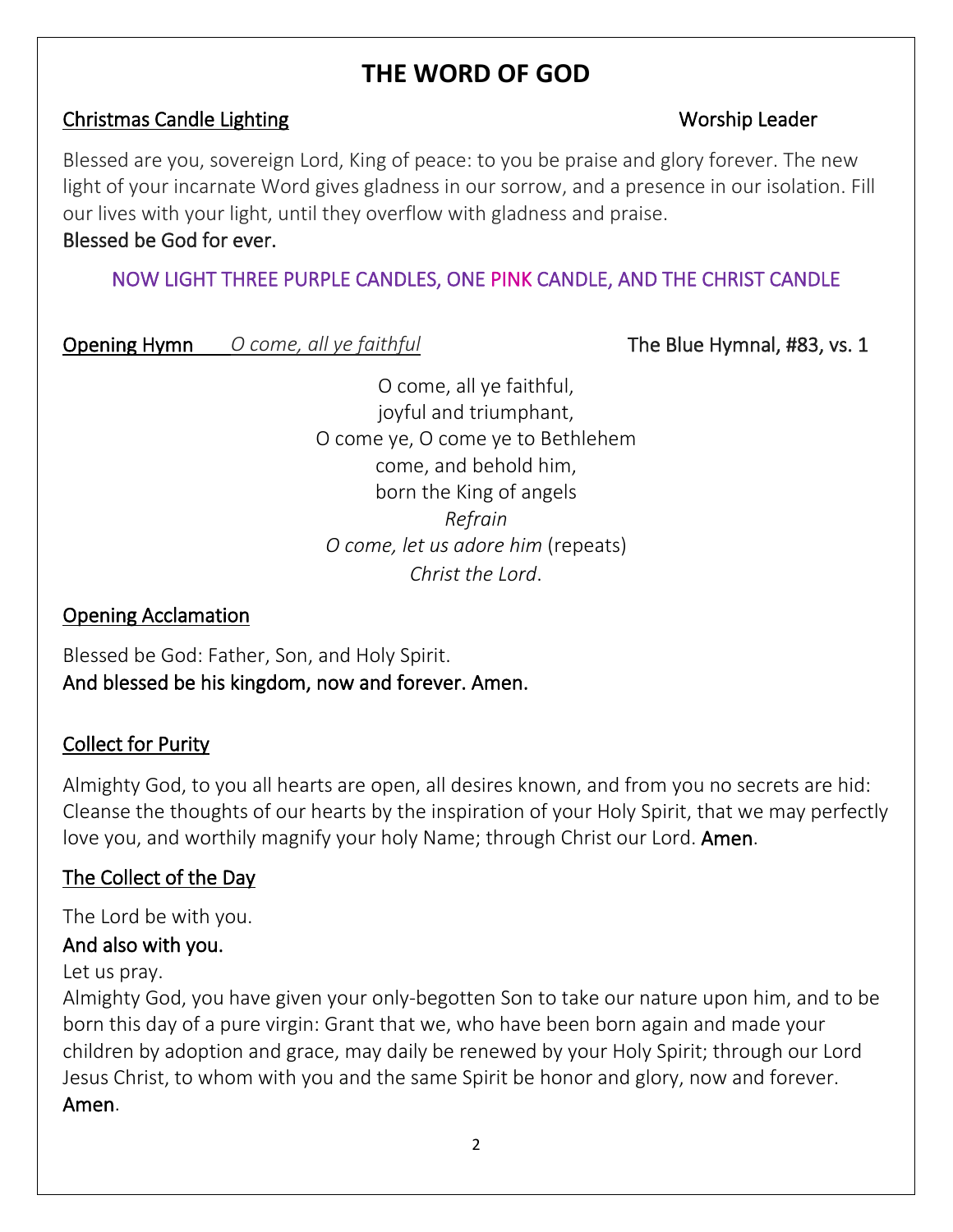# The Lessons

The First Lesson is from the Prophet Isaiah (Isaiah 52:7-10):

How beautiful upon the mountains are the feet of the messenger who announces peace, who brings good news, who announces salvation, who says to Zion, "Your God reigns." Listen! Your sentinels lift up their voices, together they sing for joy; for in plain sight they see the return of the Lord to Zion.

Break forth together into singing, you ruins of Jerusalem; for the Lord has comforted his people, he has redeemed Jerusalem. The Lord has bared his holy arm before the eyes of all the nations; and all the ends of the earth shall see the salvation of our God.

The Word of the Lord. Thanks be to God.

# Psalm 98

The Psalm appointed for today is Psalm 98. We will read it responsively by half verse. 1 Sing to the Lord a new song, \*

# for he has done marvelous things.

- 2 With his right hand and his holy arm \*
	- has he won for himself the victory.
- 3 The Lord has made known his victory; \*

# his righteousness has he openly shown in the sight of the nations.

4 He remembers his mercy and faithfulness to the house of Israel, \*

# and all the ends of the earth have seen the victory of our God.

5 Shout with joy to the Lord, all you lands; \*

# lift up your voice, rejoice, and sing.

6 Sing to the Lord with the harp, \*

# with the harp and the voice of song.

7 With trumpets and the sound of the horn \*

# shout with joy before the King, the Lord.

8 Let the sea make a noise and all that is in it, \*

# the lands and those who dwell therein.

9 Let the rivers clap their hands, \*

and let the hills ring out with joy before the Lord, when he comes to judge the earth. 10 In righteousness shall he judge the world \*

and the peoples with equity.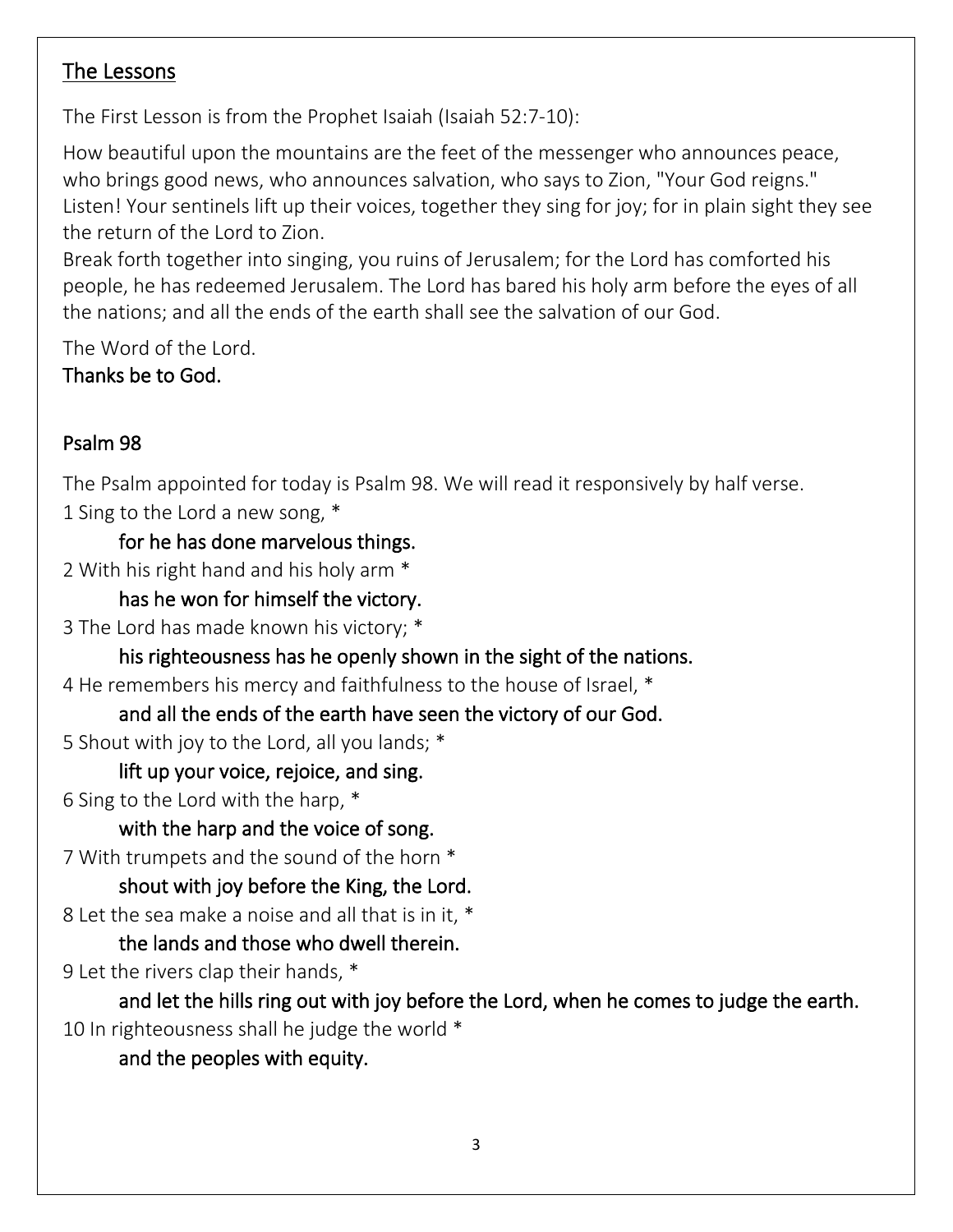## The Holy Gospel John 1:1-14

The Holy Gospel of our Lord Jesus Christ according to John.

### Glory to you, Lord Christ

In the beginning was the Word, and the Word was with God, and the Word was God. He was in the beginning with God. All things came into being through him, and without him not one thing came into being. What has come into being in him was life, and the life was the light of all people. The light shines in the darkness, and the darkness did not overcome it. There was a man sent from God, whose name was John. He came as a witness to testify to the light, so that all might believe through him. He himself was not the light, but he came to testify to the light. The true light, which enlightens everyone, was coming into the world. He was in the world, and the world came into being through him; yet the world did not know him. He came to what was his own, and his own people did not accept him. But to all who received him, who believed in his name, he gave power to become children of God, who were born, not of blood or of the will of the flesh or of the will of man, but of God. And the Word became flesh and lived among us, and we have seen his glory, the glory as of a father's only son, full of grace and truth.

The Gospel of the Lord. Praise to you, Lord Christ.

The Sermon **Rev.** David

#### The Nicene Creed

We believe in one God, the Father, the Almighty, maker of heaven and earth, of all that is, seen and unseen.

We believe in one Lord, Jesus Christ, the only Son of God,

eternally begotten of the Father,

God from God, Light from Light,

true God from true God, begotten, not made,

#### of one Being with the Father.

Through him all things were made.

For us and for our salvation he came down from heaven:

by the power of the Holy Spirit

he became incarnate from the Virgin Mary, and was made man.

For our sake he was crucified under Pontius Pilate; he suffered death and was buried.

On the third day he rose again in accordance with the Scriptures;

he ascended into heaven and is seated at the right hand of the Father.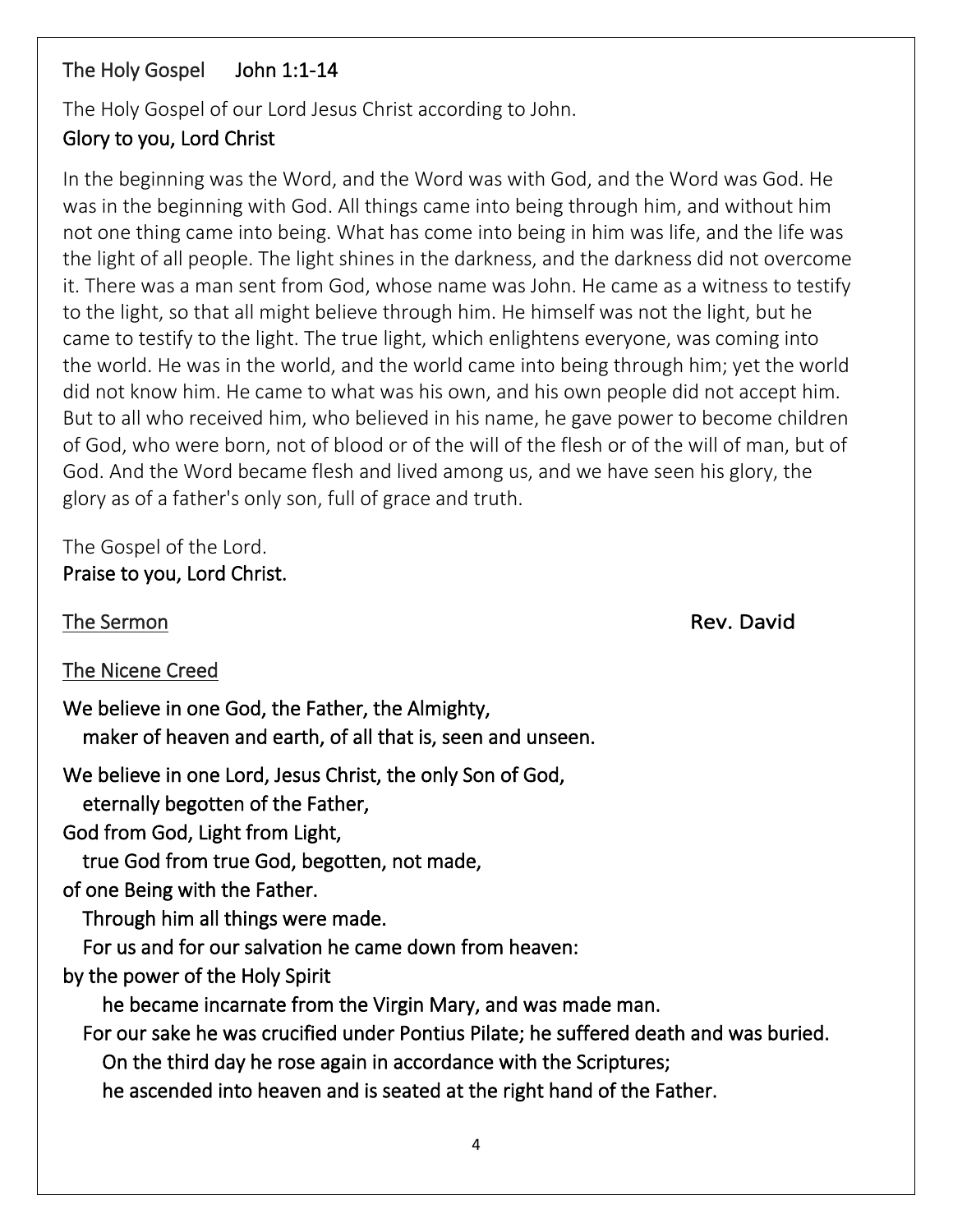He will come again in glory to judge the living and the dead, and his kingdom will have no end.

We believe in the Holy Spirit, the Lord, the giver of life, who proceeds from the Father and the Son. With the Father and the Son he is worshiped and glorified. He has spoken through the Prophets. We believe in one holy catholic and apostolic Church. We acknowledge one baptism for the forgiveness of sins. We look for the resurrection of the dead, and the life of the world to come. Amen.

# Prayers of the People

Let us pray to our incarnate Lord, who has brought us out of darkness and into his own marvelous light. Christ born for us, Son of God given for us: help us to know you, to worship and to serve you. Lord, in your mercy

#### be with us now.

Wonderful counsellor, you order all things with your wisdom: help the Church to reveal the mystery of your love and fill her with the Spirit of truth. We pray especially for Michael, our Presiding Bishop; Susan, Jennifer and Porter, our Bishops; Fran, Natalie, Mollie, Walter, Joy, Mary, Nicole, our staff, for the teachers at the Early Learning Center, and for Ascension Church in Beraud, Haiti. Lord, in your mercy be with us now.

Mighty God, the government is on your shoulders: guide the leaders of the nations, especially Joe, our President, and Ralph, our Governor, and Glenn, our Governor-elect, and bring in your kingdom of justice and righteousness. Lord, in your mercy be with us now.

Everlasting Father, you call us to live together in unity: protect by your mercy all your children, bless our families and renew our communities. We pray especially for our ministry partners: Falls Church McLean Children's Center, Share, Second Story, Cornerstones, and FACETS. Lord, in your mercy be with us now.

Prince of peace, you bring reconciliation through the cross: by your healing power give to all who suffer, your gift of wholeness and peace. We pray especially for Susan, Andrei, Ethan, Emma, Johnny, Julie, David, Anne, Martha, Lucy, Kadri, Jim, Michelle, Madeleine, Eliana, Phyllis, Hilary, Frankie, Megan, Michael, Jack, Bonnie, Greet, Peter, Melissa, Olga, Scott,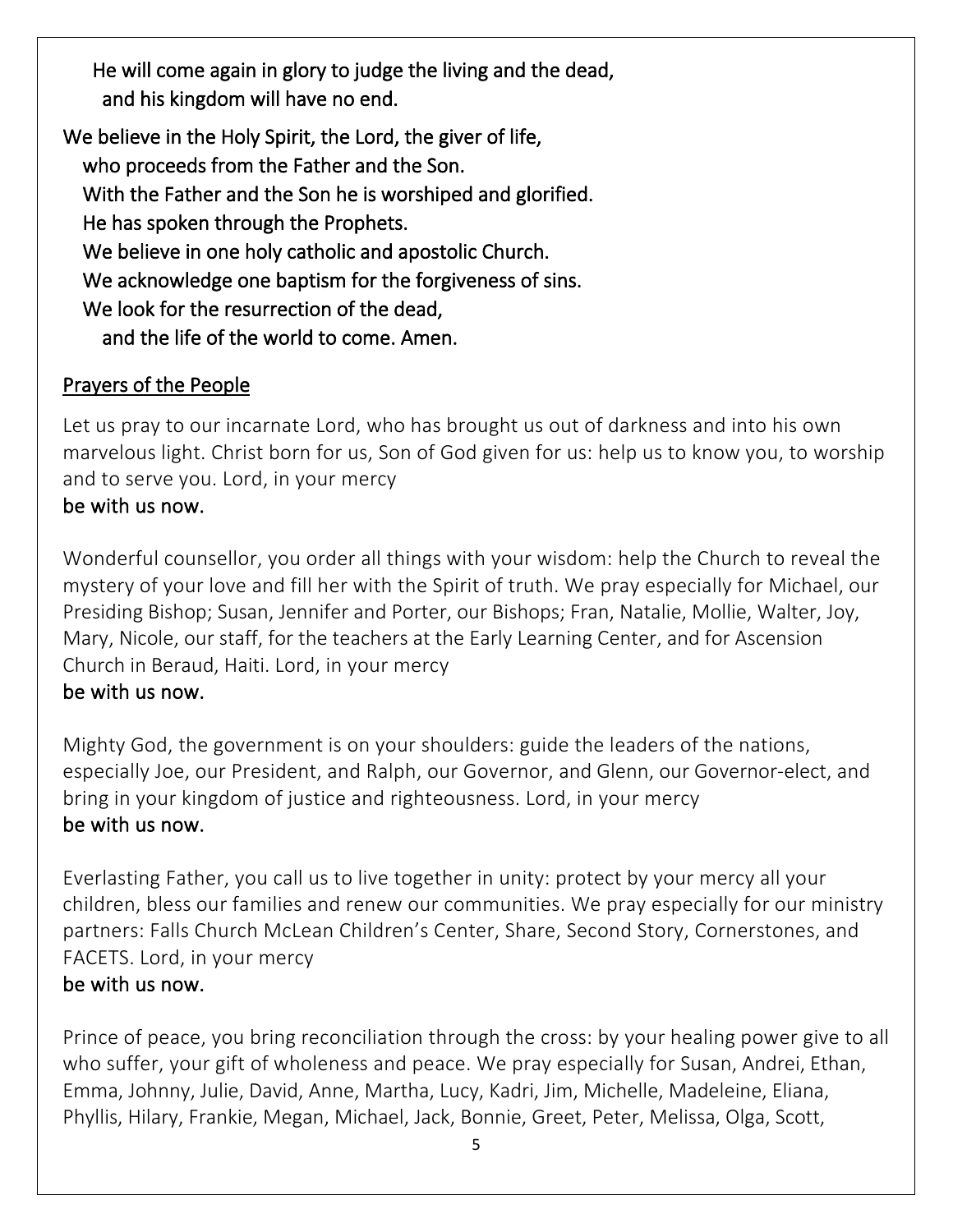Amaya, Jen, Brendan, Barbara, and Josie, those with COVID-19, victims of the deadly Tornadoes, and those whom you would name. [*pause*] Lord, in your mercy be with us now.

Jesus, whose birth we celebrate this night, bless those whose birthdays and anniversaries we will celebrate this coming week – Virginia Smith, and Amanda Miles as they celebrate their birthdays next week; for Kadri Kallikorm-Rhodes and Ed Rhodes celebrating their wedding anniversary next week. We give thanks for those in whose honor the Christmas flowers have been given, and those thanksgivings you would name silently or aloud, [*pause*]. We pray, Jesus, look with favor, on your servants as they celebrate.

Shepherd of souls, you have promised to be with us in the valley of the shadow of death: with your loving presence comfort those who mourn and bring those who have died into the light of your presence. We remember especially those in whose memory the Christmas Flowers have been given. [*pause*] Lord, in our mercy, be with us now.

Lord Jesus Christ, Son of the Father, full of the Spirit, hear our prayer, receive our praises, fill our lives. Amen.

The Advent Wreath Lighting and Prayers of the People were adapted from Common Worship in the Church of England, located [here,](https://www.churchofengland.org/prayer-and-worship/worship-texts-and-resources/common-worship/churchs-year/times-and-seasons/advent#mmm6) by The Very Rev. Fran Gardner-Smith.

Together let us pray for St Thomas Church.

Almighty God, by your Spirit the whole body of your Church is governed and sanctified, hear our prayer for St Thomas, build in us a renewed vision of your Church; shape our life according to your will; empower us with the gifts to make us one that together we may grow as a church in the spiritual strength of community and reach out to include all people in Christ's love, through Jesus Christ, our Lord. Amen.

#### Confession of Sin

Let us confess our sins against God and our neighbor. *A time of silence.*

God of all mercy, we confess that we have sinned against you, opposing your will in our lives. We have denied your goodness in each other, in ourselves, and in the world you have created. We repent of the evil that enslaves us, the evil we have done, and the evil done on our behalf. Forgive, restore, and strengthen us through our Savior Jesus Christ, that we may abide in your love and serve only your will. Amen.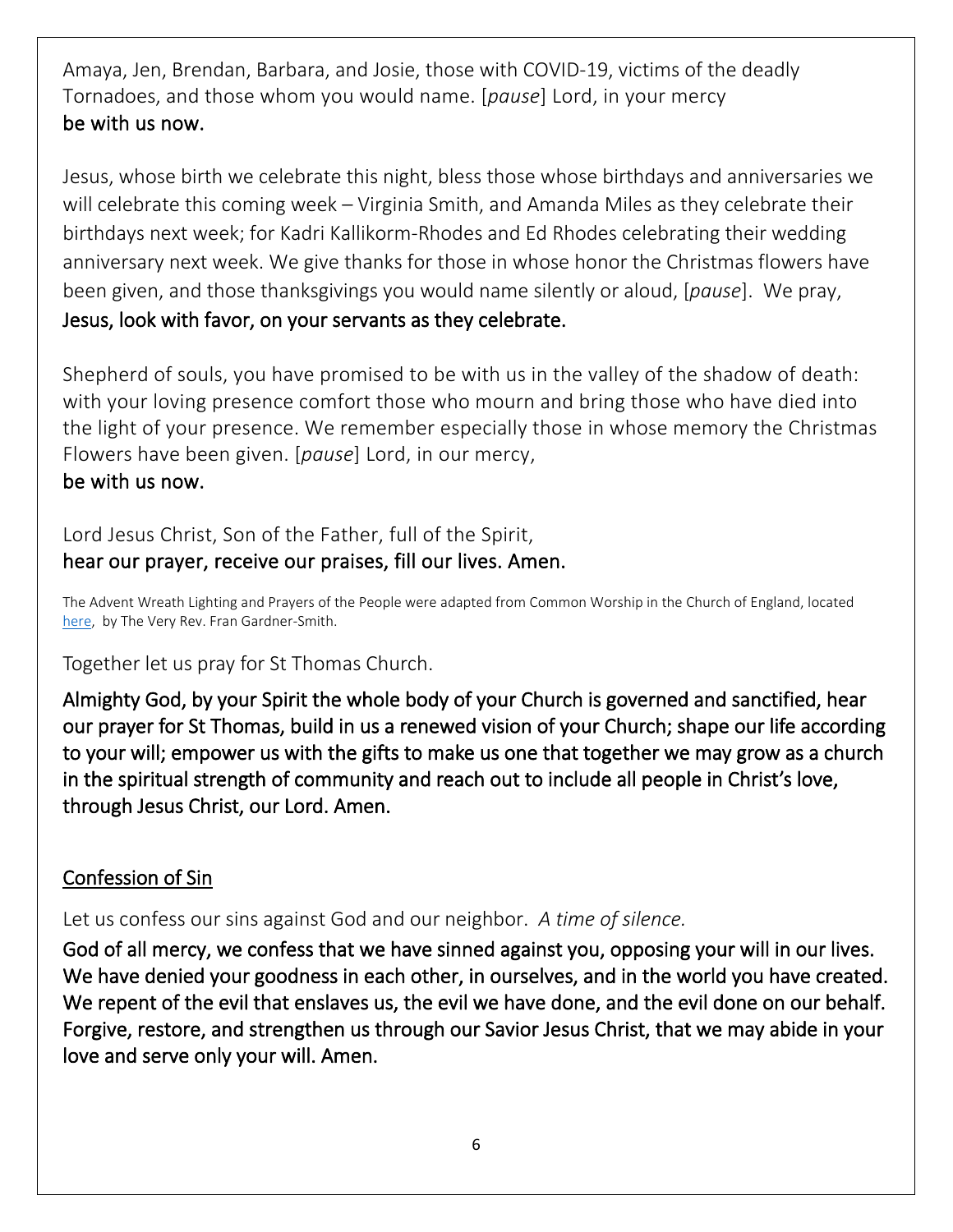### Absolution

Almighty God have mercy on you, forgive you all your sins through the grace of Jesus Christ, strengthen you in all goodness, and by the power of the Holy Spirit keep you in eternal life. Amen.

# Offertory Sentence

Walk in love, as Christ loves us, and gave himself for us, an offering and a sacrifice to God*.*



# Scan this QR code with your phone's camera app to be taken directly to the giving page on St. Thomas' website.

*During this unprecedented time, giving is crucial to our health and viability. Please consider this a time of reflection and an opportunity to contribute to the ongoing ministries of St. Thomas Episcopal Church. Contributions can be mailed to the church office (8991 Brook Road, McLean, VA 22102) or given online [here.](https://stthomasmcleanva.org/giving/donate) Thank you!*

# The Lord's Prayer

The Lord be with you. And also with you. Let us pray.

Our Father, who art in heaven, hallowed be thy Name, thy kingdom come, thy will be done, on earth as it is in heaven. Give us this day our daily bread. And forgive us our trespasses, as we forgive those who trespass against us. And lead us not into temptation, but deliver us from evil. For thine is the kingdom, and the power, and the glory, for ever and ever. Amen.

#### The Peace

The peace of the Lord be always with you. And also with you.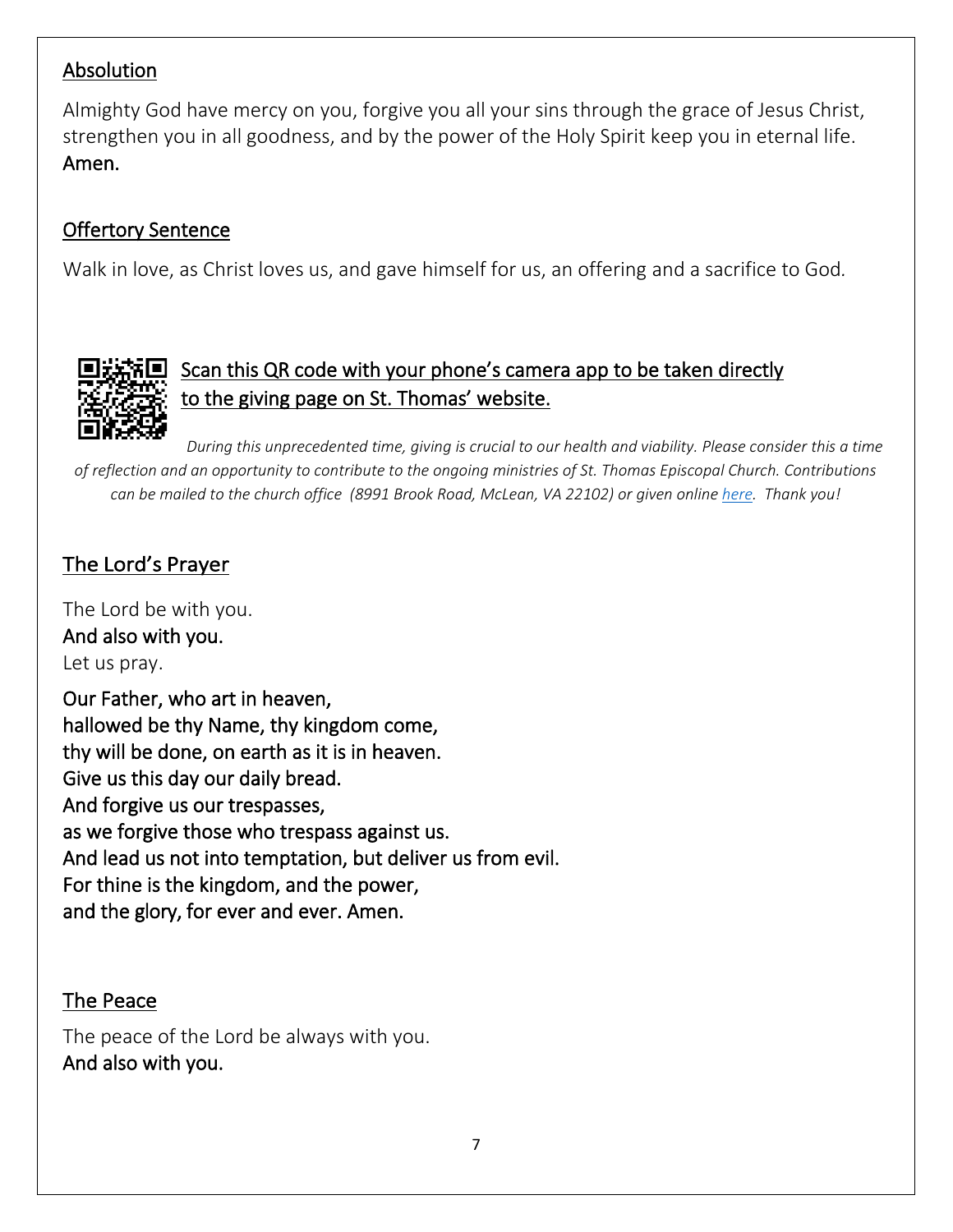### The Blessing

May Almighty God, who sent his Son to take our nature upon him, bless you in this holy season, scatter the darkness of sin, and brighten your heart with the light of his holiness. Amen.

May God, who sent his angels to proclaim the glad news of the Savior's birth, fill you with joy, and make you heralds of the Gospel. Amen.

May God, who in the Word made flesh joined heaven to earth and earth to heaven, give you his peace and favor. Amen.

And the blessing of God Almighty, the Father, the Son, and the Holy Spirit, be upon you and remain with you forever. **Amen**.

Closing Hymn *Hark the Herald Angels Sing* The Blue Hymnal #87, vs. 1

Hark! the herald angels sing glory to the newborn King! Peace on earth and mercy mild, God and sinners reconciled! Joyful, all ye nations, rise, join the triumph of the skies; with the angelic host proclaim Christ is born in Bethlehem!

*Refrain Hark! the herald angels sing glory to the newborn King!*

The Dismissal

Let us go forth in the name of Christ. Thanks be to God.



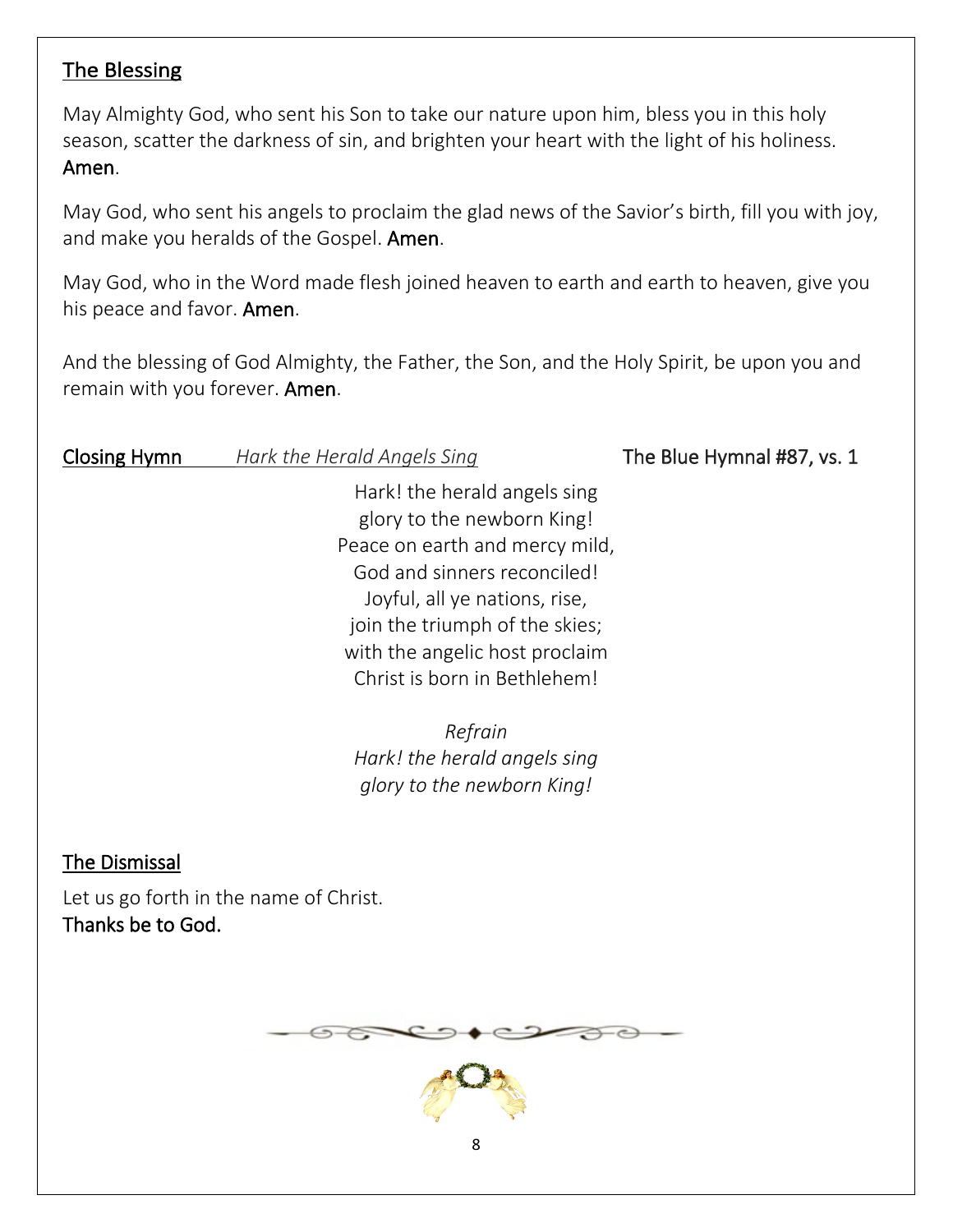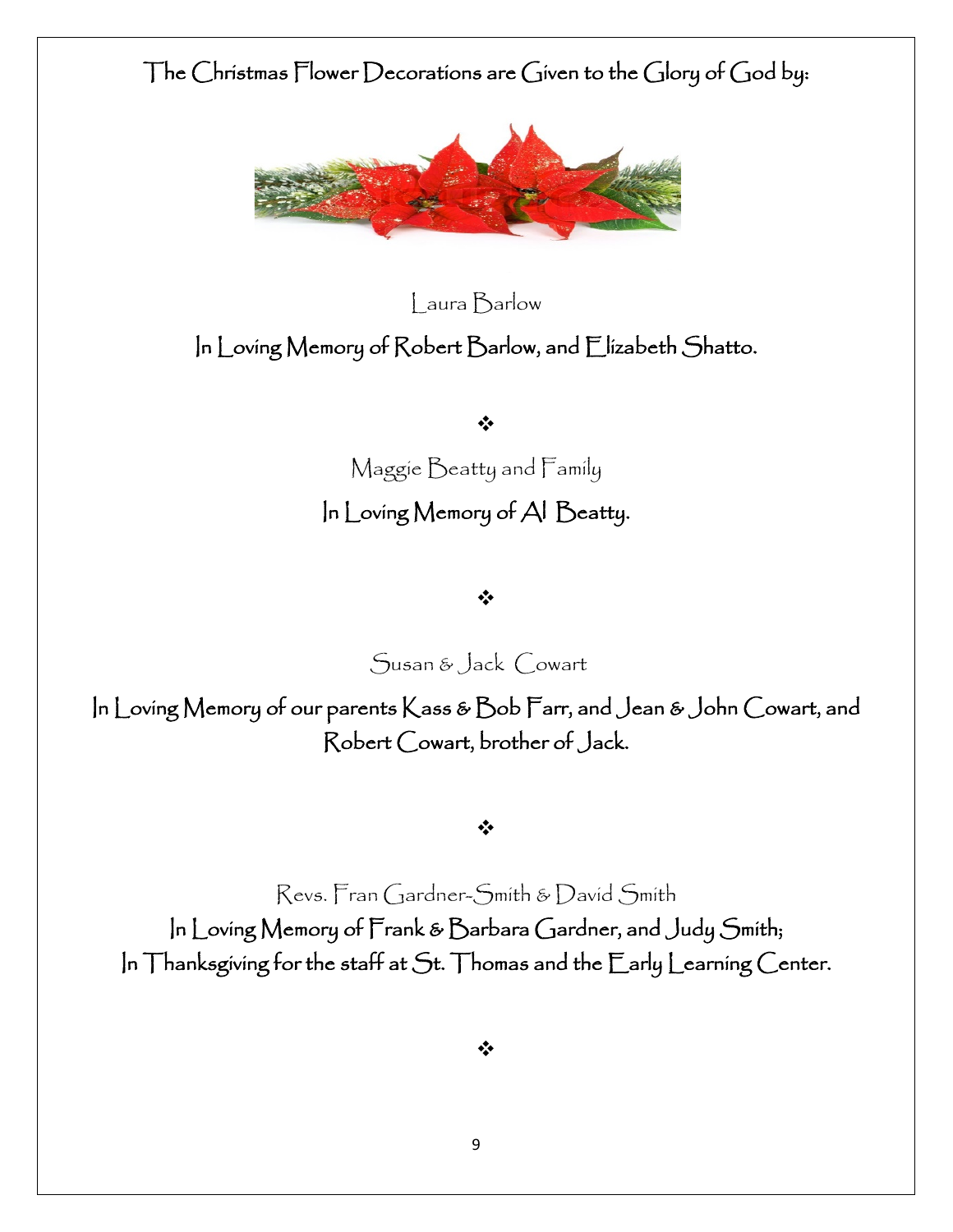The Christmas Flower Decorations are Given to the Glory of God by:



Betsy & Peter Reddaway

# In Loving Memory of our parents.

❖

Thomas, Colin and Will Regan In Thanksgiving for their grandparents, Nancy and Bill Hightower.

❖

Berta & Wade Smith In Loving Memory of our son, Ward Willis; and In Thanksgiving for our granddaughter Reagan Smith.

❖

Pat & David Smith

In Loving Memory of our mothers: Geraldine S. Smith and Janice H. Younger.

 $\frac{1}{2}$ 

Becky Ventorini

In Thanksgiving for my family who makes me feel grateful everyday.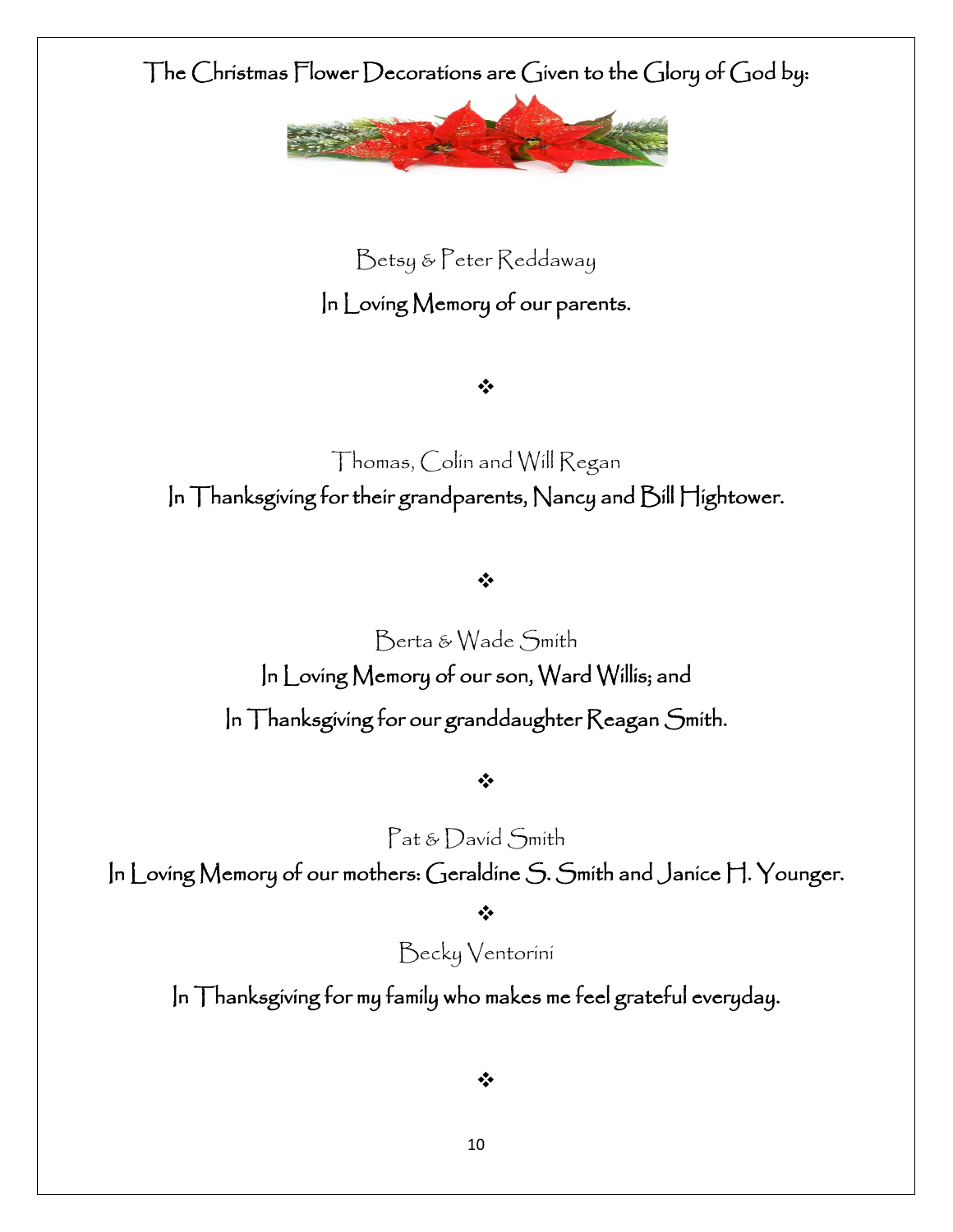# **ANNOUNCEMENTS**

# JOIN US ON ZOOM FOR WORSHIP FOR ONE OR ALL OF OUR CHRISTMAS SERVICES

December 27 @ 10:00 AM - A Service of Christmas Lessons and Carols.



# CHRISTMAS WORSHIP ZOOM LINK PLEASE USE FOR ALL THREE SERVICES

Topic: Christmas Worship at St. Thomas

[Join Zoom Meeting](https://us02web.zoom.us/s/85698015934?pwd=d2pzS0Y5UkM1NDRjUndsOGtheWszdz09#success)

Meeting ID: 856 9801 5934

Passcode: 122521

Dial by your location

301 715 8592

Meeting ID: 873 5035 3385

Passcode: 122521

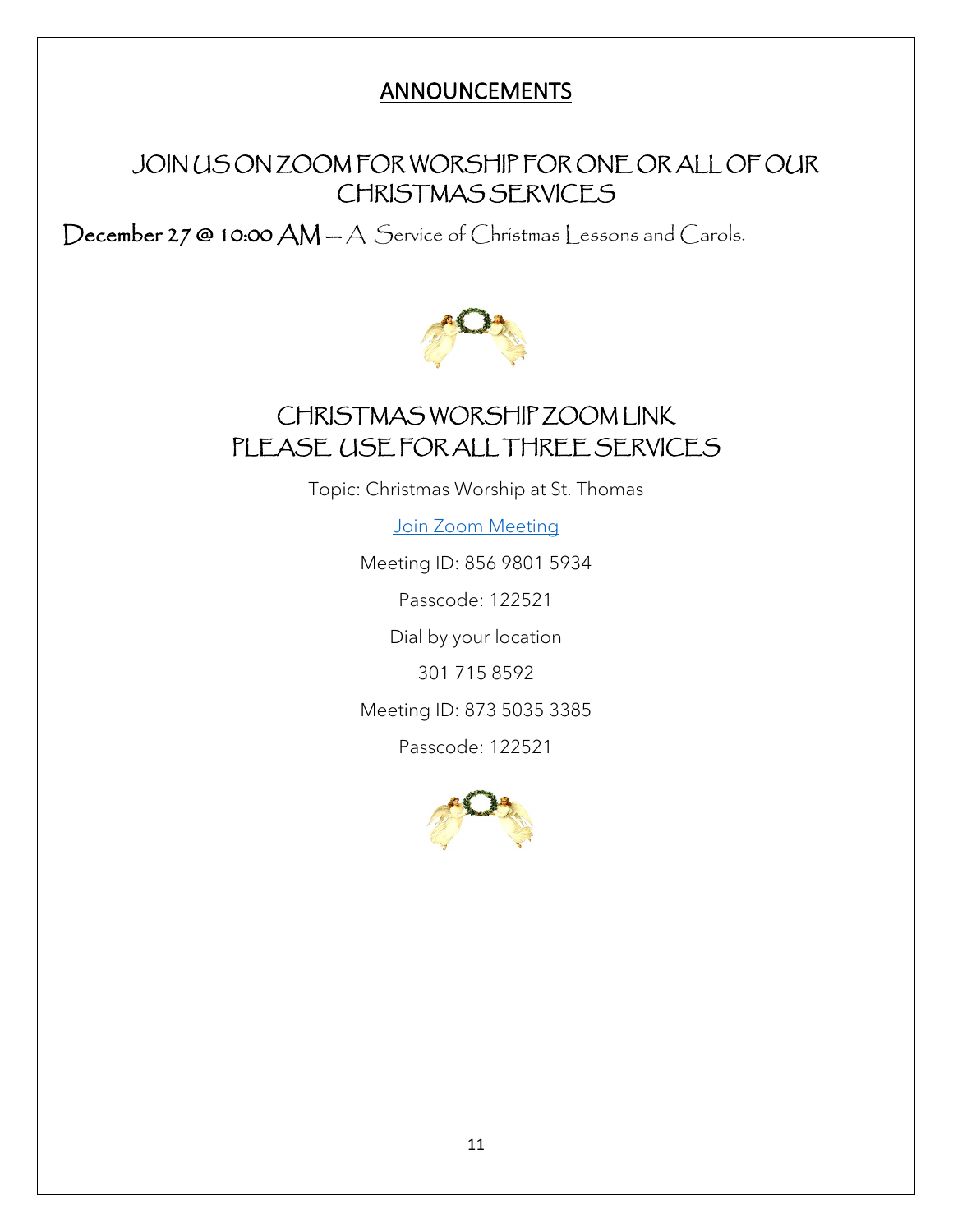# Year-End Financial Planning

As you embark on your year-end tax planning, I want to draw your attention to-some important information related to St. Thomas and year-end planning:

Deadline for Cash Donations – Your cash/check donations must be physically received at the church by December 31, 2021, or postmarked by the  $31<sup>st</sup>$ , if you mail them. No exceptions.

**E-giving -** Giving credit will be recorded the date you enter your e-giving transaction and must be by December 31, 2021.

Deadline for Stock Donations - Your stock should be in St. Thomas' account at our brokers, Cetera, by December 31. We encourage you to transfer the stock immediately rather than towards the end of the month, as the transfer process can take more than a few days. If you still intend to donate securities, please do so as soon as possible, recognizing there are no guarantees it will be counted as a 2021 contribution.

Thank you for your continued generous support of St. Thomas and its mission as we embark on our mission programs. Don't hesitate to contact our accountant, Mary Cyrus, on 703-442- 0330 or at [Accountant@stthomasmclean.org.](mailto:Accountant@stthomasmclean.org) Or you can reach out to me when I return Sunday, December 19, on 703-338-0974 or at [pysmith51@gmail.com](mailto:pysmith51@gmail.com)

Faithfully yours, Pat Smith, Treasurer



# TWAST Taking a Break!

"This Week at St. Thomas" will take this week off, to allow the staff time to celebrate Christmas with their families.

The January Messenger will arrive in your emails towards the end of the first week in January.

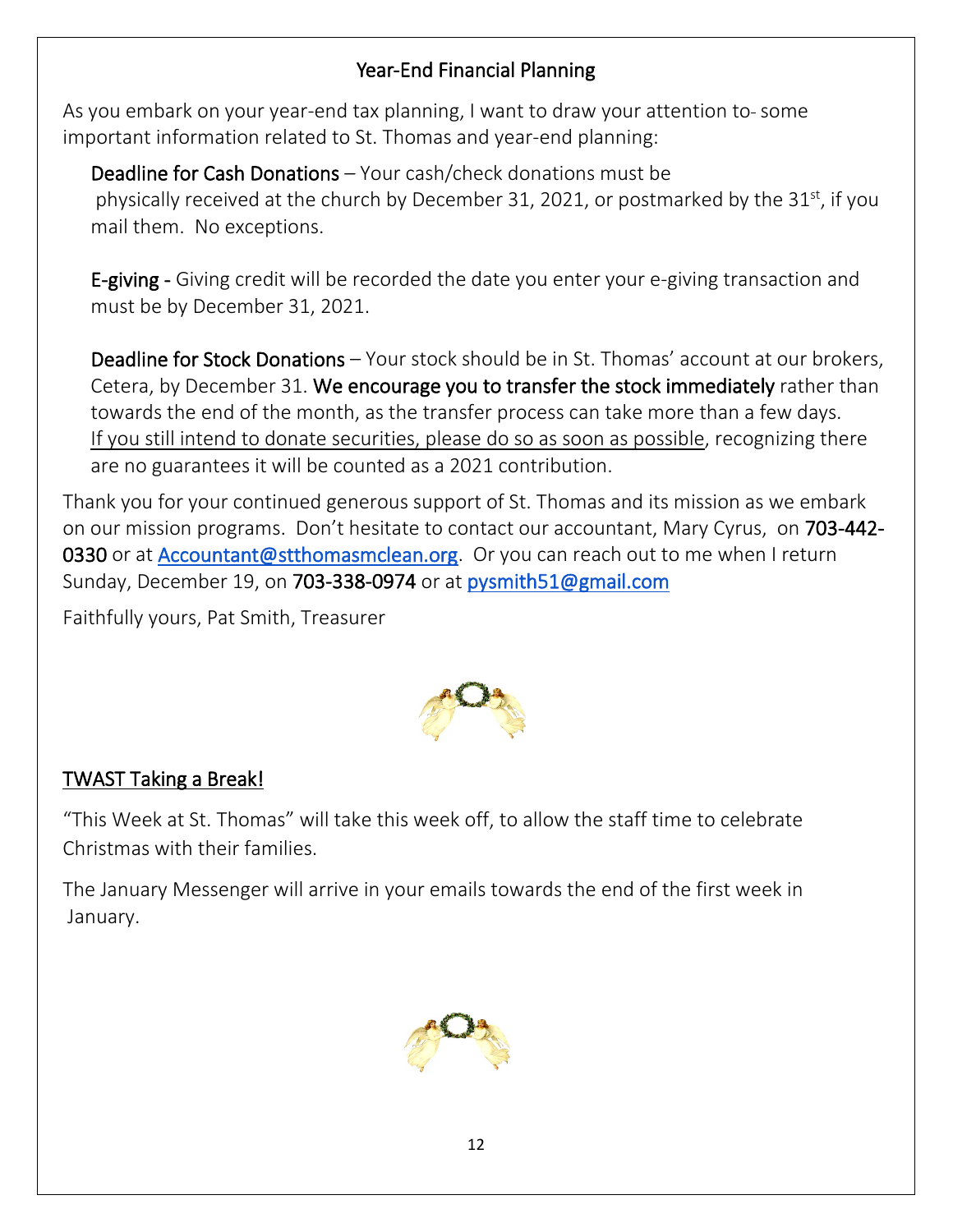# **Pies for Haiti & Afghan Refugees**

Pat Smith will make you either a 9-inch pie for \$25 or three (3) small pies of the same kind for \$30,



the *proceeds of which will go to assist Haiti in its recovery or for Afghan ally refugees settling in our area*. Popular fruit pies are apple, apple-cranberry (I have frozen fresh cranberries), apple-raspberry, raspberry or blackberry (when available), strawberry-rhubarb (I have frozen rhubarb), tart cherry, blueberry, and Harvest Moon Pie (apples, cranberries, dried apricots – sweet and tart).

Custard pies are lemon meringue, coconut cream, banana cream, and chocolate pudding pie.

Pat can make vegan fruit pies. Either call Pat on 703-338-0974 or email her at [pysmith51@gmail.com](mailto:pysmith51@gmail.com) with a week's notice. Fruit pies can successfully be frozen to enjoy at a future date, but custard pies cannot be frozen



# ECW Next Hybrid Meeting – Sunday January 9, 2021 Please make note of the new start time – 8:30 am

All Women of St. Thomas are invited to join us for the next ECW Meeting on Sunday January 9th at 8:30 a.m. (new start time!) in person and on Zoom. A Zoom link will be sent out closer to the date.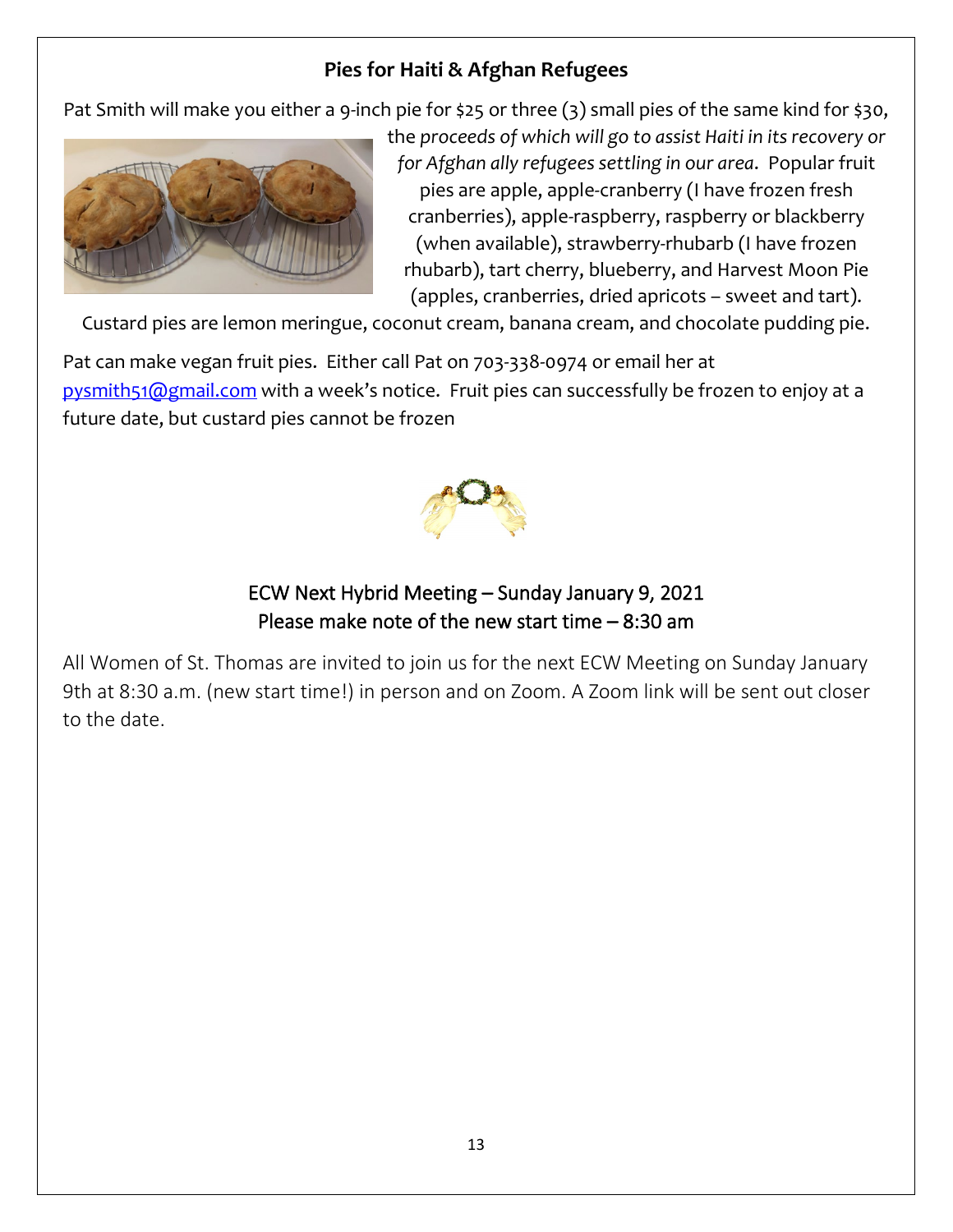# Christmas 2021 & January 2022 Schedule

#### Sunday, December 26

Service of Lessons & Carols @ 10:00 am

# December 29 – January 3, 2022

Offices closed

#### Tuesday, January 4, 2022

Regular Office Hour Resumes

#### January 14 —4:30 pm

Women Gathering Zoom Meetup

#### Sunday, January 23

Walter's last day @ St. Thomas

#### January 30

Parish Annual meeting following our 10:00 am service